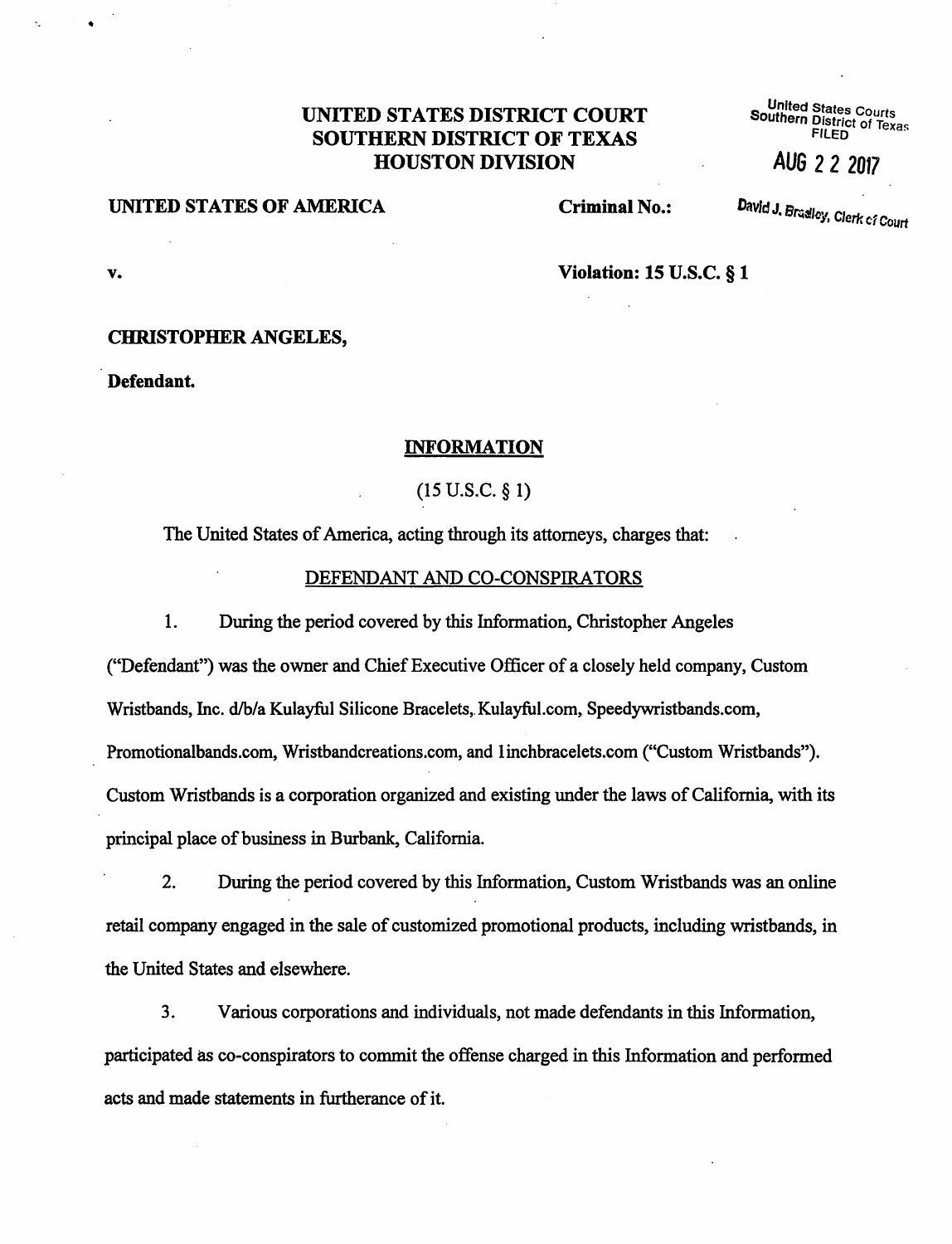4. Wherever this Information refers to any act of any corporation, the allegation means that the corporation engaged in the act by or through its officers, directors, employees, agents, or other representatives while they were actively engaged in the management, direction, control, or transaction of that corporation's business.

#### DESCRIPTION OF THE OFFENSE

*5.* From at least as early as June 2014 and continuing until at least June 2016, the exact dates being unknown to the United States, the Defendant and his co-conspirators knowingly entered into and engaged in a conspiracy with other persons and entities engaged in the sale of customized promotional products, including wristbands, sold in the United States and elsewhere, in violation of the Sherman Antitrust Act, 15 U.S.C § 1.

6. The charged conspiracy consisted of a continuing agreement, understanding, and concert of action among the Defendant and his co-conspirators, the primary purpose of which was to suppress and eliminate competition by fixing and maintaining prices of customized promotional products, including wristbands, sold in the United States and elsewhere.

7. The Defendant and his co-conspirators took actions, including those described in Paragraph 8, in furtherance of this conspiracy in the Southern District of Texas and elsewhere.

### MEANS AND METHODS OF THE CONSPIRACY

8. For the purpose of forming and carrying out the charged conspiracy, the Defendant and his co-conspirators, among other things:

> (a) attended meetings or otherwise communicated, including via text and online messaging platforms with parties in this District, regarding pricing for the online sale of customized promotional products in this District, the United States and elsewhere;

> > 2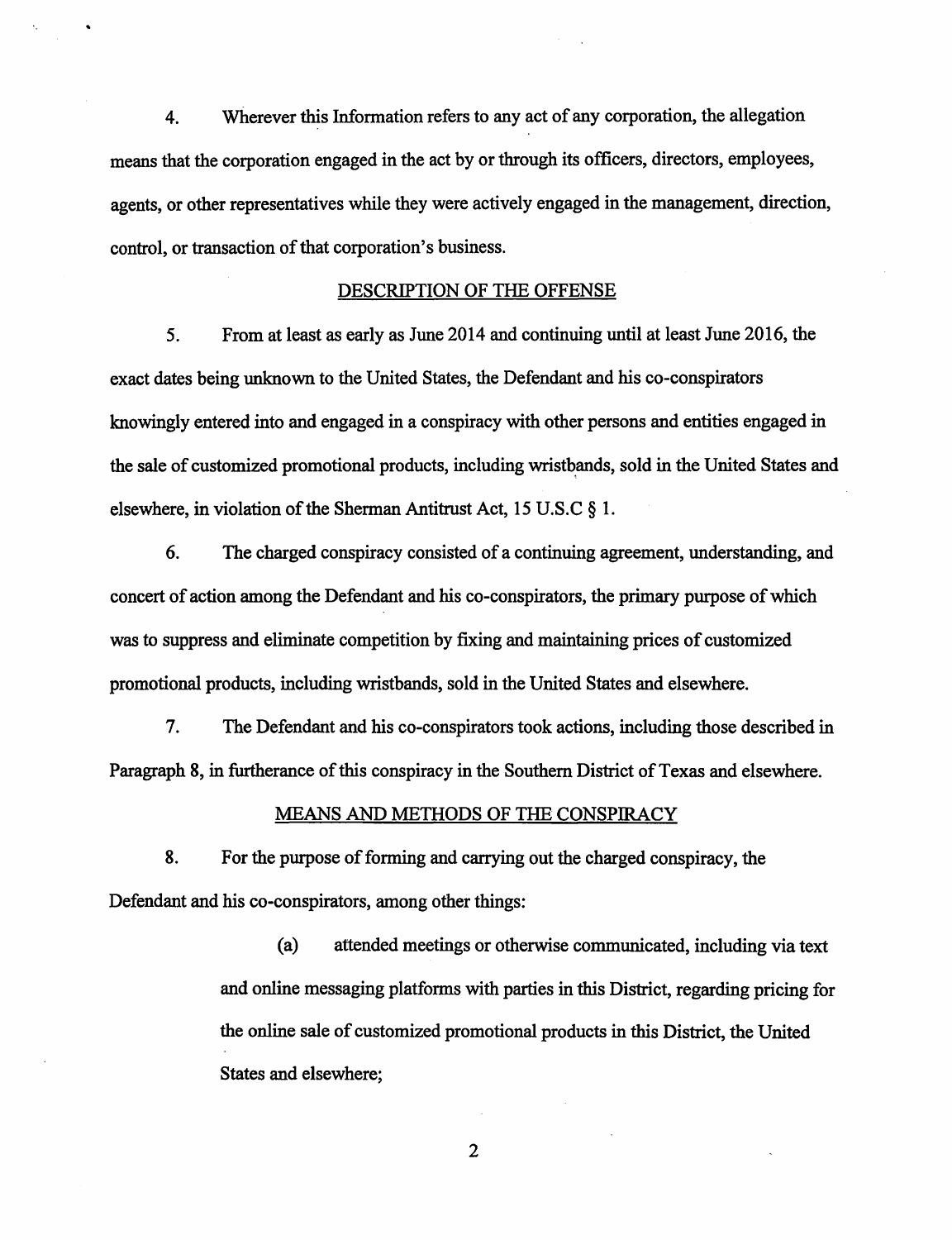(b) agreed during those meetings and other communications to fix and maintain prices for the online sale of customized promotional products in this District, the United States and elsewhere; .

(c) sold customized promotional products in this District, the United States and elsewhere at collusive and noncompetitive prices; and

(d) · accepted payment for customized promotional products sold in the United States and elsewhere at collusive and noncompetitive prices.

#### TRADE AND COMMERCE

9. During the time period covered by this Information, the business activities of the Defendant and his co-conspirators that are the subject of this Information were within the flow of, and substantially affected, interstate and foreign trade and commerce. For example, Custom Wristbands and its co-conspirators bought the equipment and supplies necessary to produce and distribute customized promotional products, including wristbands, from various states in the United States and from foreign countries. Custom Wristbands and its co-conspirators sold substantial quantities of customized promotional products, including wristbands, to customers located in various states in the United States, and shipped those customized promotional products to those customers. In addition, payments. Custom Wristbands and its co-conspirators made and received for customized promotional products and the materials and equipment used to manufacture those products traveled in interstate and foreign commerce.

3